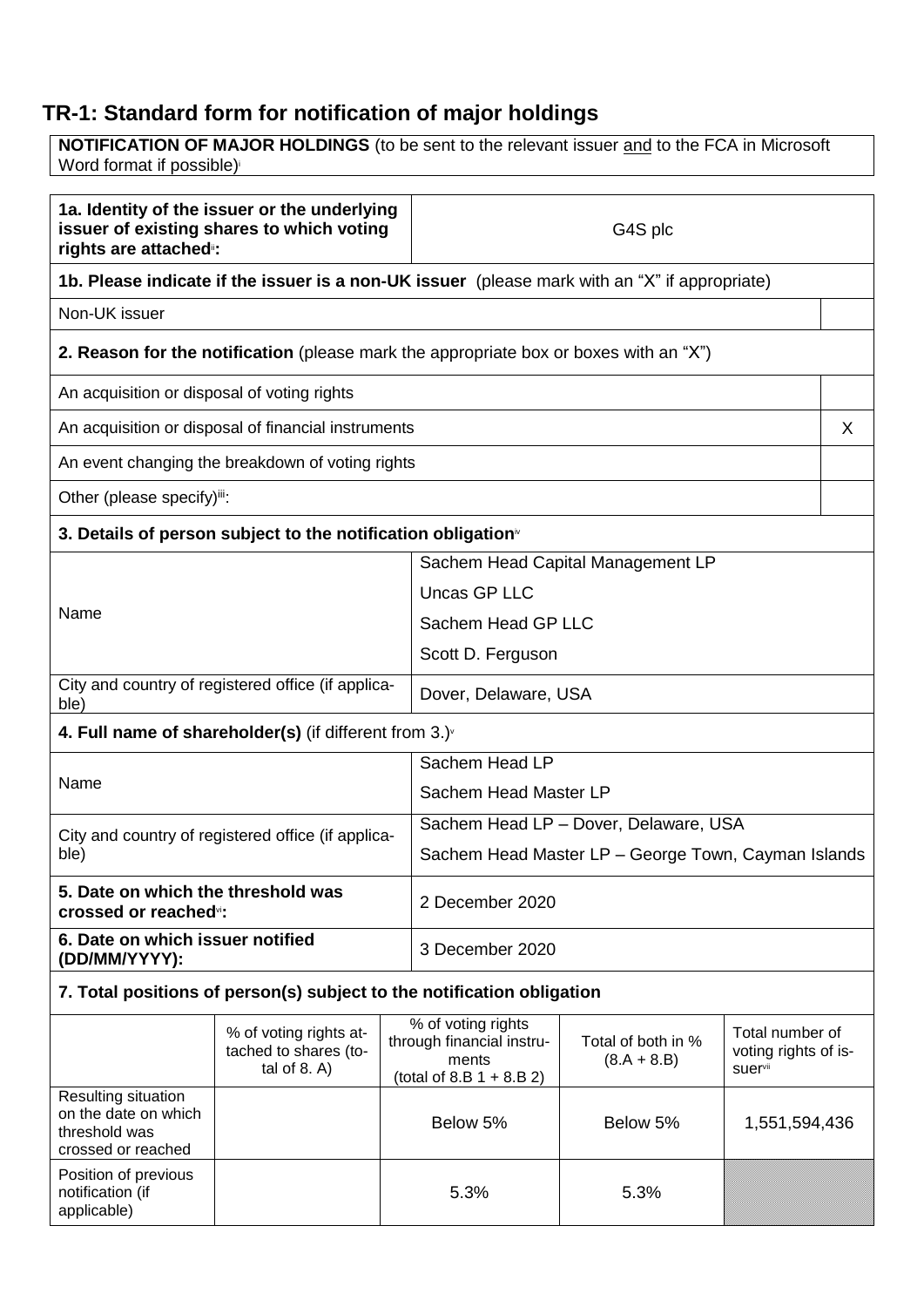## **8. Notified details of the resulting situation on the date on which the threshold was crossed or reached**viii

## **A: Voting rights attached to shares**

| Class/type of<br>shares<br>ISIN code (if possi-<br>ble) | Number of voting rightsix                                     |                                                                       | % of voting rights                                            |                                                                       |  |
|---------------------------------------------------------|---------------------------------------------------------------|-----------------------------------------------------------------------|---------------------------------------------------------------|-----------------------------------------------------------------------|--|
|                                                         | <b>Direct</b><br>(Art 9 of Directive<br>2004/109/EC) (DTR5.1) | <b>Indirect</b><br>(Art 10 of Directive<br>2004/109/EC)<br>(DTR5.2.1) | <b>Direct</b><br>(Art 9 of Directive 2004/109/EC)<br>(DTR5.1) | <b>Indirect</b><br>(Art 10 of Directive<br>2004/109/EC)<br>(DTR5.2.1) |  |
|                                                         |                                                               |                                                                       |                                                               |                                                                       |  |
|                                                         |                                                               |                                                                       |                                                               |                                                                       |  |
|                                                         |                                                               |                                                                       |                                                               |                                                                       |  |
| <b>SUBTOTAL 8. A</b>                                    |                                                               |                                                                       |                                                               |                                                                       |  |

| B 1: Financial Instruments according to Art. 13(1)(a) of Directive 2004/109/EC (DTR5.3.1.1 (a)) |                               |                                         |                                                                                                        |                       |
|-------------------------------------------------------------------------------------------------|-------------------------------|-----------------------------------------|--------------------------------------------------------------------------------------------------------|-----------------------|
| <b>Type of financial</b><br>instrument                                                          | <b>Expiration</b><br>$date^x$ | Exercise/<br><b>Conversion Periodxi</b> | <b>Number of voting rights</b><br>that may be acquired if the<br>instrument is<br>exercised/converted. | % of voting<br>rights |
|                                                                                                 |                               |                                         |                                                                                                        |                       |
|                                                                                                 |                               |                                         |                                                                                                        |                       |
|                                                                                                 |                               |                                         |                                                                                                        |                       |
|                                                                                                 |                               | <b>SUBTOTAL 8. B 1</b>                  |                                                                                                        |                       |

| B 2: Financial Instruments with similar economic effect according to Art. 13(1)(b) of Directive<br>2004/109/EC (DTR5.3.1.1 (b)) |                                      |                                             |                                                     |                                   |                       |
|---------------------------------------------------------------------------------------------------------------------------------|--------------------------------------|---------------------------------------------|-----------------------------------------------------|-----------------------------------|-----------------------|
| <b>Type of financial</b><br>instrument                                                                                          | <b>Expiration</b><br>$date^{\times}$ | Exercise/<br><b>Conversion</b><br>Period xi | <b>Physical or</b><br>cash<br><b>settlement</b> xii | <b>Number of voting</b><br>rights | % of voting<br>rights |
| <b>CFD</b>                                                                                                                      |                                      |                                             |                                                     | Below 5%                          | Below 5%              |
|                                                                                                                                 |                                      |                                             |                                                     |                                   |                       |
|                                                                                                                                 |                                      |                                             |                                                     |                                   |                       |
|                                                                                                                                 |                                      |                                             | <b>SUBTOTAL</b><br>8.B.2                            | Below 5%                          | Below 5%              |